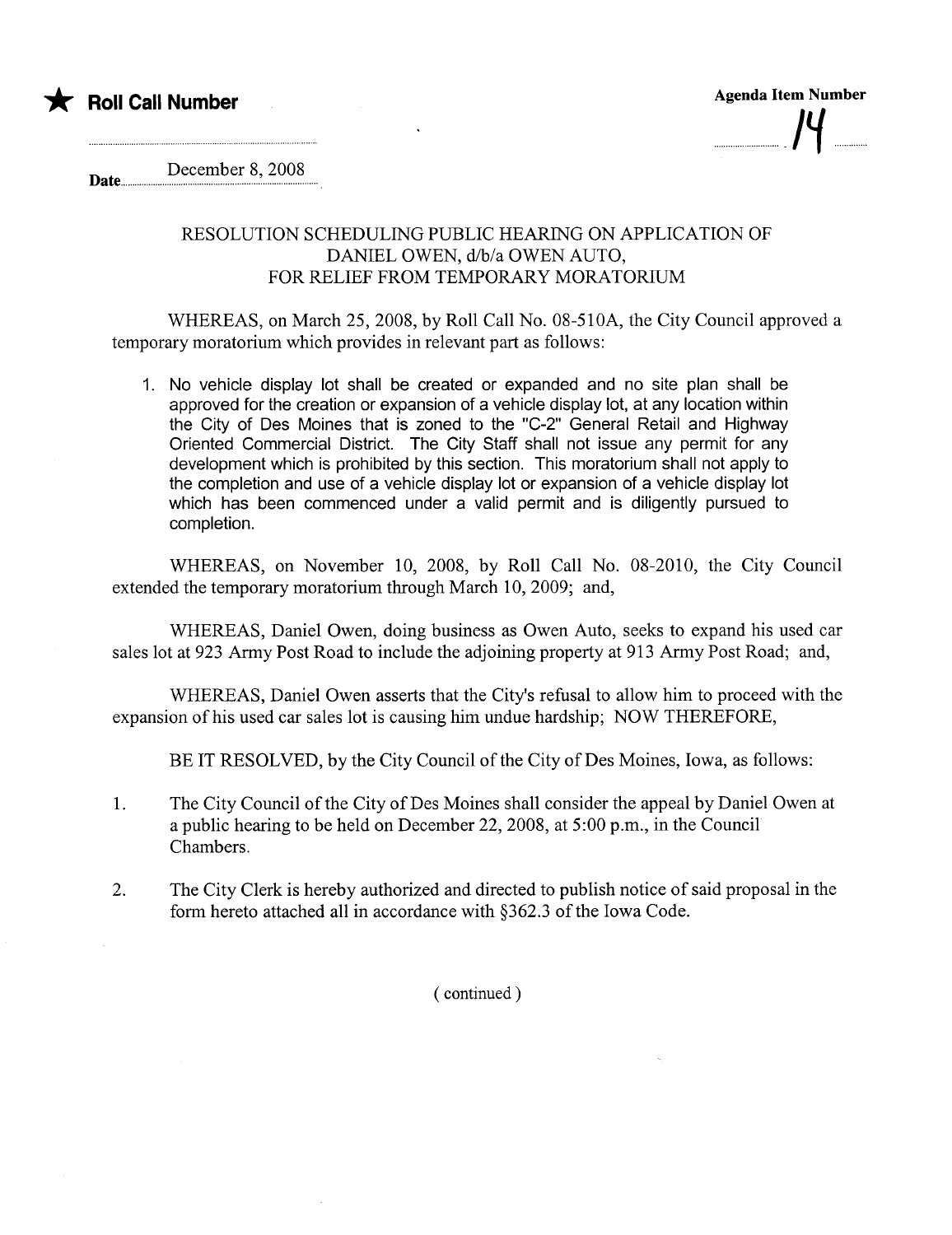

\* Roll Call Number Agenda Item\_Number Agenda Item\_Number  $\bm{l}^-$ 

December 8, 2008 Date....... -2-

and a strategic contractor of the state of the state of the state of the state of the state of the state of the

MOVED by to adopt.

FORM APPROVED:

Roge**Y** K. Brown

Assistant City Attorney C:\Rog\Zoning\Moratorium\Car Lots\Owen\RC set hrg.doc

| <b>COUNCIL ACTION</b> | <b>YEAS</b> | <b>NAYS</b>     | <b>PASS</b> | <b>ABSENT</b> |
|-----------------------|-------------|-----------------|-------------|---------------|
| <b>COWNIE</b>         |             |                 |             |               |
| <b>COLEMAN</b>        |             |                 |             |               |
| <b>HENSLEY</b>        |             |                 |             |               |
| <b>KIERNAN</b>        |             |                 |             |               |
| <b>MAHAFFEY</b>       |             |                 |             |               |
| <b>MEYER</b>          |             |                 |             |               |
| <b>VLASSIS</b>        |             |                 |             |               |
| <b>TOTAL</b>          |             |                 |             |               |
| <b>MOTION CARRIED</b> |             | <b>APPROVED</b> |             |               |

..........................................................................................

## **CERTIFICATE**

I, DIANE RAUH, City Clerk of said City hereby certify that at a meeting of the City Council of said City of Des Moines, held on the above date, among other proceedings the above was adopted.

IN WITNESS WHEREOF, I have hereunto set my hand and affixed my seal the day and year first above written.

City Clerk